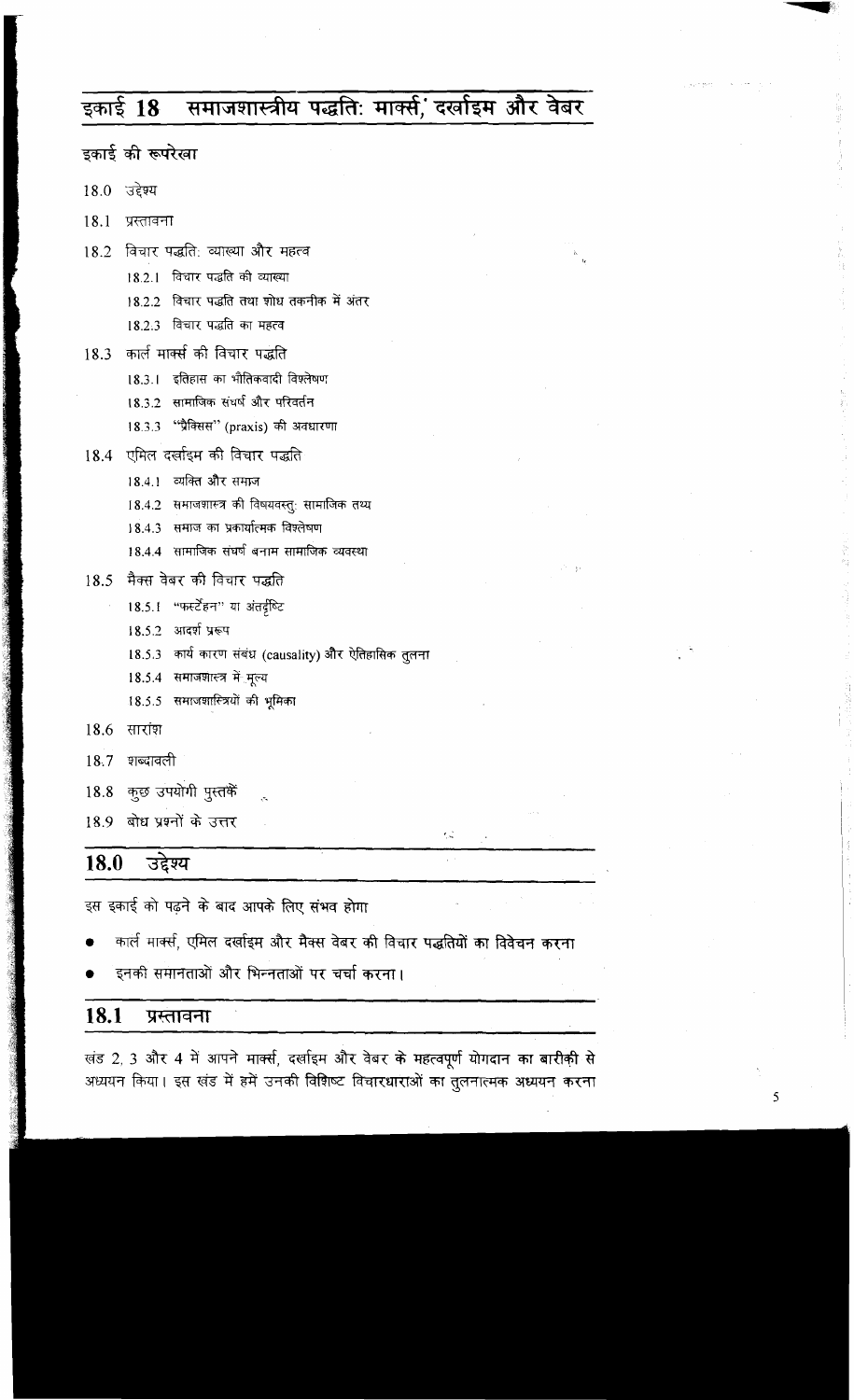है। इससे पहले कि हम उन ठोस मुद्दों पर चर्चा करें जिन पर इन तीनों ने कार्य किया, उनकी विचार पद्धतियों का अध्ययन करना जरूरी है।

इस इकाई को चार भागों में विभाजित किया गया है। भाग 18.2 में विचार पद्धति की व्याख्या की गई है और इसके महत्व को बताया गया है। कार्ल मार्क्स की विचार पद्धति के बारे में हमने भाग 18.3 में चर्चा की है। भाग 18.4 में दर्खाइम और अंतिम भाग 18.5 में वेबर की विचार पद्धतियों पर गौर किया गया है।

### विचार पद्धति: व्याख्या और महत्व 18.2

अब तक आपने मार्क्स, दर्खाइम और वेबर के अनेक विचारों का अध्ययन किया है। मार्क्स द्वारा विकसित ऐतिहासिक भौतिकवाद, वर्ग संघर्ष और द्वंद्व की अवधारणा से आप परिचित हैं। दर्खाइम और वेबर के महत्वपूर्ण योगदान के बारे में भी आपको जानकारी है। परन्तु इनकी विचार पद्धतियों का व्यवस्थित अध्ययन आपने अब तक नहीं किया है। इसका कारण यह है कि विचार पद्धति जैसी अमूर्त परिकल्पना को समझने के लिये इन विचारकों के व्यावहारिक पहलुओं के प्रति योगदान को समझना आवश्यक है। विचार पद्धति, इस शब्द का प्रयोग हमने बार-बार किया है। अब इसकी व्याख्या करना उचित होगा।

**18.2.1 विचार पद्धति की व्याख्या**<br>विचार पद्धति से हमारा तात्पर्य शोध तकनीकी की उस प्रणाली (system) या प्रक्रिया (procedures) से है जिसके द्वारा किसी समस्या या प्रश्न का अध्ययन किया जाता है।

**18.2.2 विचार पद्धति तथा शोध तकनीक में अंतर<br>ध्यान रहे शोध तकनीक (method) और विचार पद्धति (methodology) में अंतर है। शोध** तकनीक विचार पद्धति का छोटा-सा हिस्सा मात्र है। विचार पद्धति में अनेक तकनीकों का समन्वय होता है। विभिन्न शोध तकनीकों का उपयोग कर समाजशास्त्रियों द्वारा अपनी विशिष्ट विचार पद्धतियाँ विकसित की जाती है। आइए, उदाहरण द्वारा इस भेद को स्पष्ट करें। खंड 3<br>में आपने पढ़ा है कि एमिल दर्खाइम ने किस प्रकार आत्महत्या का अध्ययन किया। आत्महत्या को<br>सामाजिक तथ्य के रूप में देखना दर्खाइम की विचार पद्धत

अध्ययन करना दर्लाइम की शोध तकनीक है।

प्रश्न यह उठता है कि विचार पद्धति का अध्ययन क्यों आवश्यक है? इसका क्या महत्व है? क्या इन विचारकों के ठोस योगदान का अध्ययन पर्याप्त नहीं है? इस प्रश्न का उत्तर अगले उपभाग में दिया जायेगा।

# 18.2.3 विचार पद्धति का महत्व

विचार पद्धति का अध्ययन तकनीकों की सूची मात्र बनाना नहीं है। किसी विचारक के समस्त परिप्रेक्ष्य की झलक हमें उसकी विचार पद्धति के अध्ययन द्वारा मिलती है। समाजशास्त्र की विषयवस्तु मानव जीवन और समाज है। मनुष्य की जीवन-पद्धतियों, व्यवहारों और समस्याओं का अध्ययन ही समाजशास्त्रियों का मुख्य काम है। समाजशास्त्रीय विचार पद्धति में सामाजिक दृष्टि, व्यक्ति और समाज के बीच संबंध इत्यादि महत्वपूर्ण पक्ष शामिल हैं। विचार पद्धति के अध्ययन के द्वारा यह भी समझा जा सकता है कि विभिन्न चिंतकों के उद्देश्य और लक्ष्य क्या हैं। समाजशास्त्र की विषयवस्तु समाजशास्त्रियों से अलग नहीं है बल्कि समाजशास्त्री भी उसी समाज का अंग हैं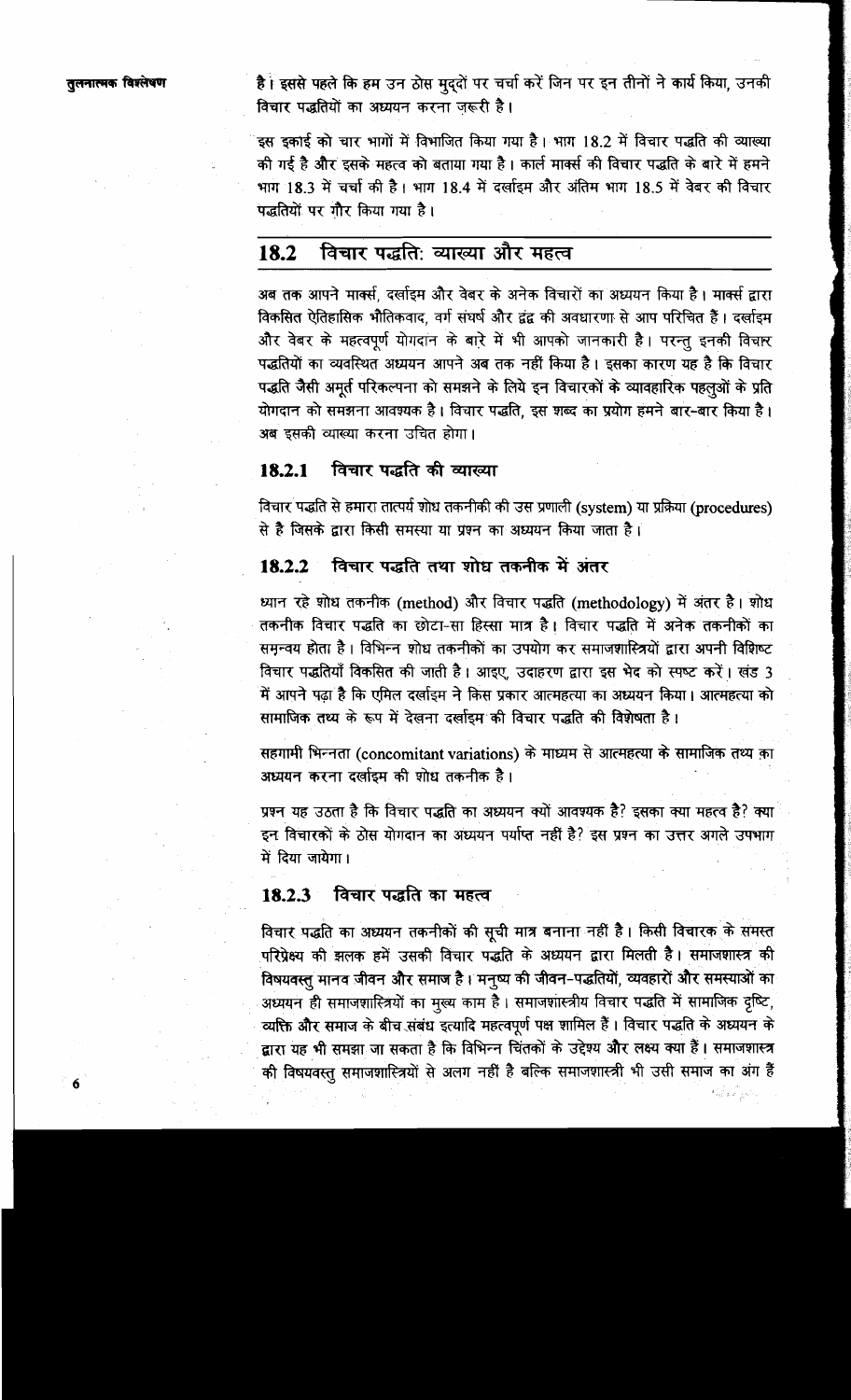जिसका अध्ययन करना उनका काम है। इसलिये विचार पद्धति का अध्ययन न सिर्फ महत्वपूर्ण है बल्कि रोचक भी है।

आइए, अब कार्ल मार्क्स की विचार पद्धति का अध्ययन करें। खंड 2 में आपने पढ़ा है कि मार्क्स मूलत: "समाजशास्त्री" नहीं था। वह अर्थशास्त्री, राजनीतिशास्त्री और क्रांतिकारी भी था। दर्खाइम और वेबर की तरह ही मार्क्स ने समाजशास्त्र के लिये विशिष्ट विचार पद्धति विकसित नहीं की परन्तु इसमें संदेह नहीं कि विचार पद्धति की दृष्टि से तथा ठोस काम करने की दृष्टि से भी उसके विचारों का समाजशास्त्र पर गहरा प्रभाव पड़ा है और पड़ रहा है।

### कार्ल मार्क्स की विचार पद्धति 18.3

कार्ल मार्क्स ने अपने समकालीन सामाजिक विज्ञान में एक नयी विचार पद्धति और अनेक नयी परिकल्पनाओं और अवधारणाओं का समावेश किया जिनका इतिहास, राजनीतिशास्त्र और समाजशास्त्र पर गहरा प्रभाव पड़ा। समाज के प्रति अपने दृष्टिकोण और उसके अध्ययन की पद्धति को मार्क्स अपने पूर्ववर्ती सामाजिक चिंतकों की अपेक्षा अधिक सुस्पष्ट और प्रत्यक्षवादी स्वरूप देता है। सबसे पहले आइए हम मार्क्स की विचार पद्धति (methodology) के प्रकाश में उसके इतिहास के भौतिकवादी विश्लेषण पर एक नजर डालें।

#### इतिहास का भौतिकवादी विश्लेषण 18.3.1

आजीविका के लिए मनुष्य प्रकृति से जीवन-साधन प्राप्त करता है। मार्क्स के अनुसार यही इतिहास की प्रेरक शक्ति है। भौतिक साधनों का उत्पादन ही इतिहास का पहला कदम है। प्रारंभिक आवर्ष्यकताओं की पूर्ति से मनूष्य संतुष्ट नहीं होते। नई ज़रुरतें जन्म लेती हैं जिनकी पूर्ति के लिये मनूष्य को एक दूसरे से सामाजिक संबंध बनाने पड़ते है। भौतिक जीवन के विकास के साथ-साथ सामाजिक संबंध भी पेचीदा होते जाते हैं। समाज में श्रम का विभाजन होता है और सामाजिक वर्गों का निर्माण होता है। मार्क्स के अनुसार सामाजिक वर्गों का आधार है उत्पादन के साधनों पर स्वामित्व। परिणामस्वरूप, समाज दो वर्गो में बंट जाता है - पहला वर्ग उत्पादन के साधनों का स्वामी होता है (मालिक वर्ग) और दूसरा वर्ग स्वामित्व से वंचित है (श्रमिक वर्ग)।

आपने पहले पढा है कि मार्क्स समाज की आर्थिक या भौतिक नींव पर जोर देता है। यही समाज का मूल आधार है जो अन्य सामाजिक पक्षों को ढाल कर विशिष्ट स्वरूप प्रदान करता है। संपूर्ण सांस्कृतिक "अधिसंरचना" (superstructure) उत्पादन की विशिष्ट प्रणाली और उससे जुड़े अन्य सामाजिक संबंधों पर स्थित है। न्याय, राजनीति, सांस्कृतिक संरचना इत्यादि को उनके आर्थिक आधार से अलग किया जा सकता है। इस प्रकार, मार्क्स समाज को एक संपूर्ण इकाई के रूप में देखता है।

वह समाज के विभिन्न समूहों, संस्थाओं, मान्यताओं और विचारधाराओं के बीच अंतर्सबंध को खोजता है। समाज को व्यवस्था के रूप में देखना और उसके विभिन्न घटकों या अंगों के परस्पर संबंधों को देखना मार्क्स की विचार पद्धति की पहचान है।

इसके बावजूद मार्क्स मानता है कि आर्थिक या भौतिक नींव (आधार) ही मूलत: समाज की अधिसंरचना को विशिष्ट स्वरूप प्रदान करने में निर्णायक होती है। इतिहास के इस भौतिकवादी विश्लेषण को दर्शाते हुए मार्क्स इतिहास को निश्चित काल खंडों में विभाजित करता है। प्रत्येक काल खंड की विशिष्ट उत्पादन प्रणाली होती है जिसके फलस्वरूप विशिष्ट प्रकार के सामाजिक संबंध और वर्ग-संघर्ष निर्मित होते हैं।

खंड 2 में आपने मार्क्स के ऐतिहासिक भौतिकवादी विश्लेषण के बारे में पद्ध। मार्क्स को "सापेक्षवादी इतिहासकार" कहा जाता है क्योंकि वह सामाजिक संबंधों और विचारों को उनके

 $\overline{7}$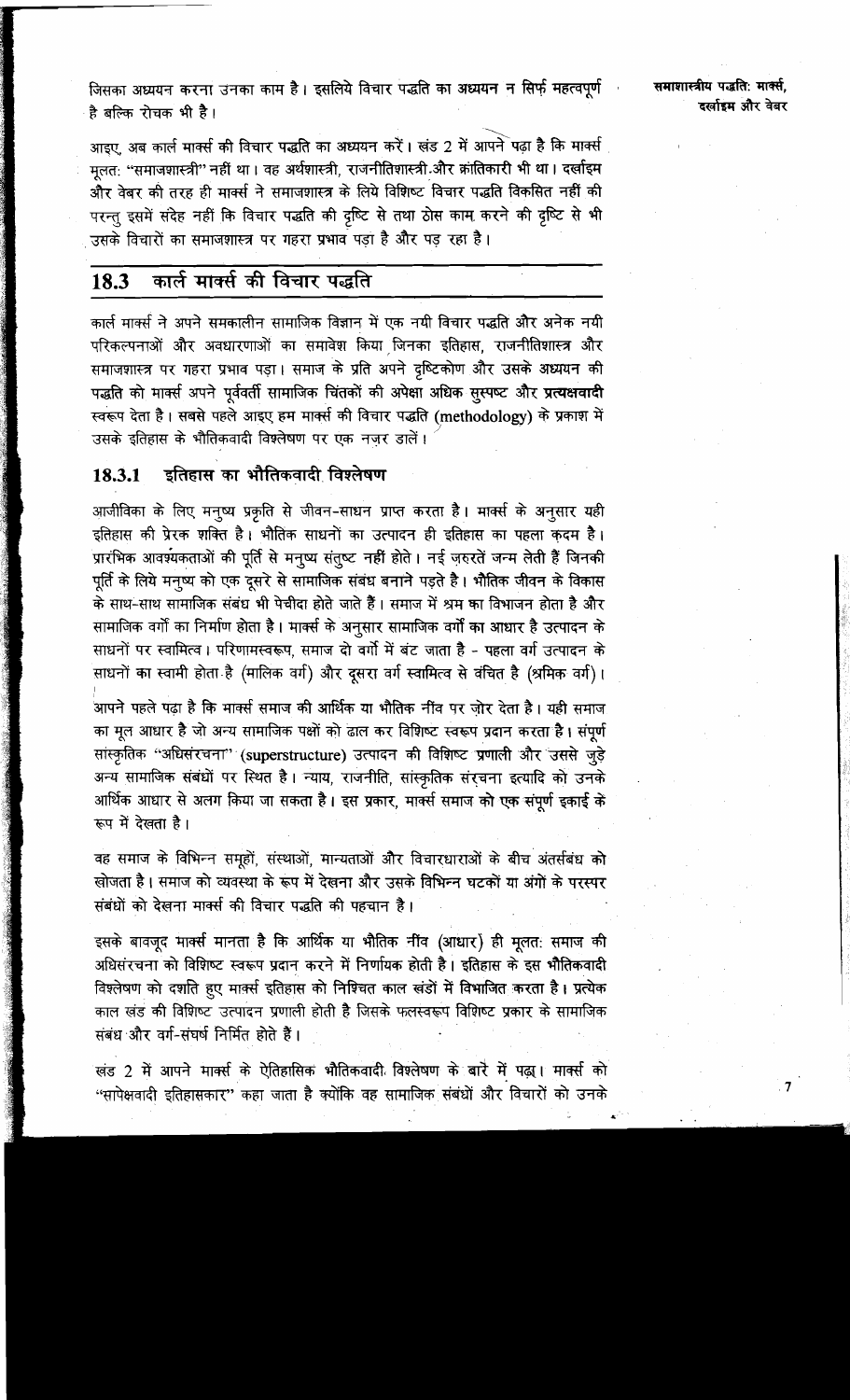विशिष्ट परिवेश में देखता है। हालांकि वह मानता है कि हर ऐतिहासिक काल में वर्ग संघर्ष पाया जाता है. फिर भी इन संघर्षों के स्वरूप और उनमें भाग लेने वाले व्यक्ति भिन्न होते हैं। उदाहरण के लिये प्राचीन युग के दास, सांमती कृषिदास और आधुनिक औद्योगिक मज़दूर समान नहीं हैं।

संक्षेप में, मार्क्स मानता है कि आर्थिक या भौतिक आधार ही अंतत: समाज के अन्य अगों का स्वरूप तय करने में निर्णायक होता है। मार्क्स समाज को एक संपूर्ण इकाई मान कर उसके विभिन्न अंगों के अंतर्सबंधों का अध्ययन करता है, साथ ही वह इतिहास के काल खंडों की विशिष्टताओं को भी ध्यान में रखता है। उसके अनुसार मानव समाज के इतिहास को वर्ग संघर्षों के संदर्भ में देखना चाहिए। लेकिन वह मानता है कि हर ऐतिहासिक युग और वर्ग संघर्ष की अपनी-अपनी विशेषताएँ होती हैं।

मार्क्स की विचार पद्धति का एक अन्य महत्वपूर्ण पहलू है सामाजिक संघर्ष और सामाजिक परिवर्तन। आइए. इस पर चर्चा करें।

#### सामाजिक संघर्ष और परिवर्तन 18.3.2

खंड 1 में आपने पढ़ा है कि किस तरह प्रारंभिक समाजशास्त्र उद्विकास की अवधारणा से प्रभावित था। ऑगस्ट कॉस्ट और हर्बर्ट और स्पेंसर जैसे चिंतक सामाजिक परिवर्तन को उदविकास की क्रिया मानते हैं। यह कहना ग़लत नहीं होगा कि प्रारंभिक समाजशास्त्रियों ने परिवर्तन को शान्तिमय वृद्धि और क्रमिक विकास की दृष्टि से देखा है। सामाजिक संतुलन उनका मूल मंत्र है। इसलिए उन्होंने संघर्ष या तनाव को हानिकारक और व्याधिकीय अथवा रोगात्मक माना है।

इन विचारों के परिवेश को ध्यान में रखते हुए हमें मार्क्स के विचारों के महत्व का एहसास होगा। मार्क्स यह मानता है कि समाज मूलत: परिवर्तनशील है। परिवर्तन अंदरूनी अंतर्विरोधों और संघर्षों का फल है। इतिहास के प्रत्येक युग में अंतर्विरोध और तनाव होते है। समय बीतते-बीतते ये तनाव इतने तीव्र हो जाते हैं कि रूढ़ सामाजिक व्यवस्था टूट जाती है और एक नयी व्यवस्था का जन्म होता है। दूसरे शब्दों में हर यूग का सर्वनाश उसके अपने अंदरूनी तनावों का परिणाम है। नया युग पुराने तनाव भरे युग की कोख से जन्म लेता है। कहने का तात्पर्य यह है कि मार्क्स संघर्ष को रोगात्मक नहीं, बल्कि एक रचनात्मक शक्ति मानता है। उसके अनुसार संघर्ष ही विकास का बीज़ है।

संघर्ष की यह परिकल्पना उसकी विशिष्ट विचार पद्धति में झलकती है जिससे वह न केवल सिर्फ अतीत और वर्तमान का अध्ययन करता है, बल्कि साथ-साथ भविष्य की प्रत्याशा भी करता है। मार्क्सवादी चिंतन का यह एक समस्यामूलक पक्ष है, जहाँ यह प्रश्न उठता है कि क्या समाज का तटस्थ अध्ययन और राजनैतिक प्रतिबद्धता परस्पर विरोधी हैं? आइए, पहले सोचिए और करिये 1 को पूरा करें तथा फिर इस प्रश्न पर चर्चा करें।

# सोचिए और करिए 1

दैनिक समाचार पत्र ध्यान से पढ़कर किसी एक राष्ट्रीय या अतंराष्ट्रीय संघर्ष का चयन कीजिये। मार्क्स की विचार पद्धति का उपयोग कर इस संघर्ष का अध्ययन करने का प्रयास कीजिए। एक पृष्ठ का विवरण लिखिए और यदि संभव हो तो अपने विवरण की अध्ययन केन्द्र के अन्य विद्यार्थियों द्वारा लिखे विवरणों से तुलना कीजिए।

#### "प्रैक्सिस" (prexis) की अवधारणा 18.3.3

सामाजिक सिद्धांतों और राजनैतिक प्रतिबद्धता के परस्पर संबंध या विरोध के बारे में समाजशास्त्र के उद्गम से लेकर आज तक विवाद होता रहा है। मार्क्स उस पक्ष का प्रतिनिधि है जो मानता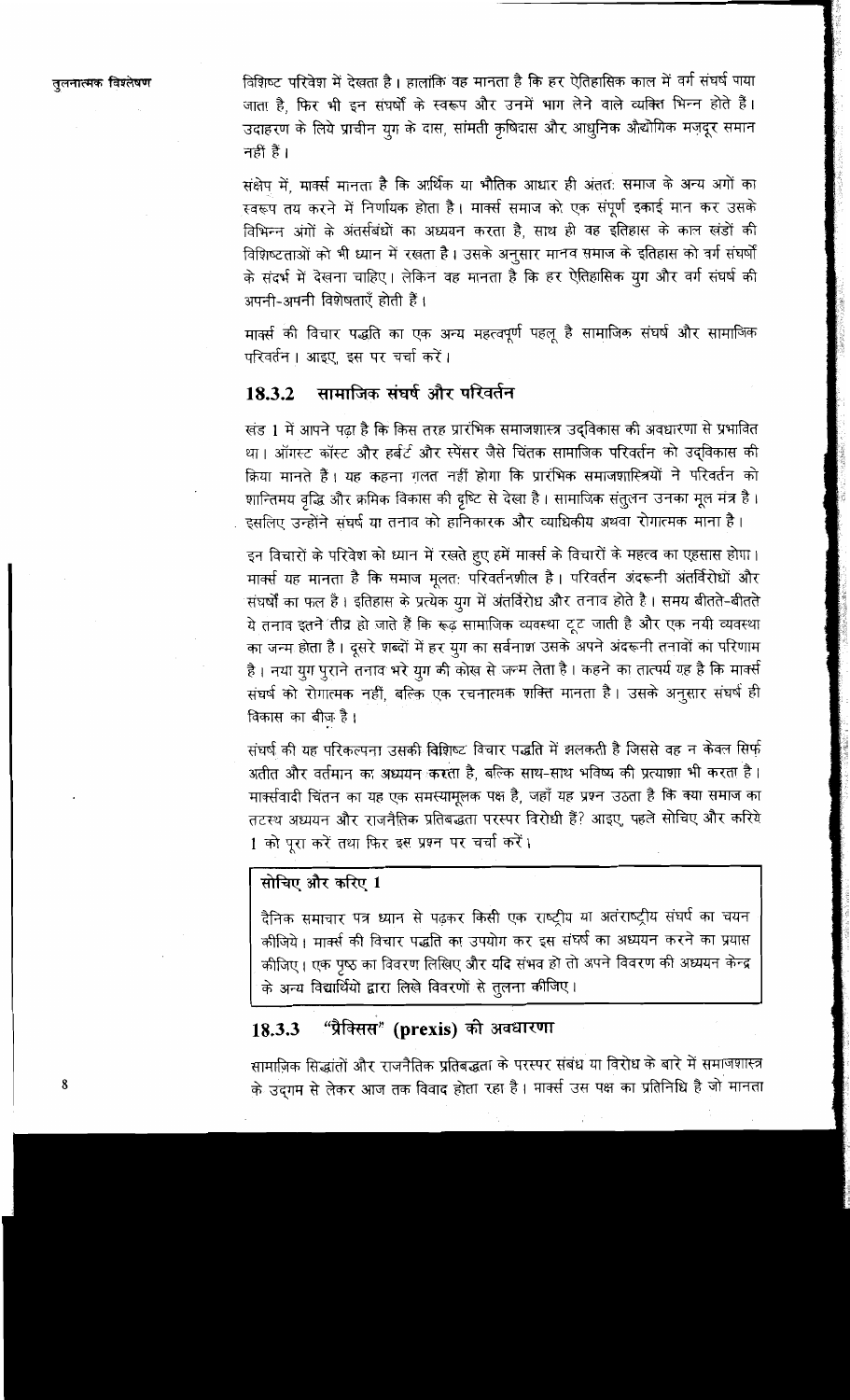है कि सामाजिक सिद्धांत और राजनैतिक विचारधारा एक-दूसरे के पूरक हैं। पूँजीवादी समाज के बारे में मार्क्स अपने मत स्पष्ट करता है। उसके अनुसार पूँजीवादी समाज एक अमानवीय, अत्याचारी व्यवस्था है। उसका पूर्वानमान यह है कि पूँजीवादी व्यवस्था अपने अंदरूनी संघर्षों और तनावों के कारण नष्ट होगी और उसकी जगह एक नई साम्यवादी व्यवस्था जन्म लेगी। सामाजिक विरोध और वर्गीकरण की समाप्ति होगी। मार्क्स ''प्रैक्सिस'' या आचरण पर जोर देता है जिसमें न सिर्फ समाज का अध्ययन शामिल है, बल्कि समाज को बदलने का कार्यक्रम भी। "प्रैक्सिस" की अवधारणा के बारे में कोष्ठक 18.1 में कुछ विस्तार से जानकारी दी गई है। इसे आप पढ़ें और इस अवधारणा को स्पष्ट रूप से समझें।

# कोष्ठक 18.1: प्रैक्सिस की अवधारणा

प्रैक्सिस शब्द मूलत: यूनानी है। इसका अर्थ है हर प्रकार की क्रिया या हर तरह का कार्य। लैटिन भाषा के माध्यम से इस शब्द का समावेश आधुनिक यूरोपीय भाषाओं में हुआ। अरस्तु नामक प्रख्यात यूनानी दार्शनिक ने इस शब्द के अर्थ को नपे-तूले ढंग से स्पष्ट किया और मनुष्य के कार्य तक ही सीमित किया। उसने इसकी तुलना सिद्धांत (थ्योरेटिका) से की।

मध्यकालीन युरोपीय दर्शन में इस शब्द का प्रयोग सिद्धांतों को आचरण या व्यवहार में लाने के संबंध में किया गया है। उदाहरण के तौर पर सैद्धांतिक ज्यामिति (थ्योरेटिका) और व्यावहारिक या प्रायोगिक ज्यामिति ("प्रैक्सिस")। मध्यकालीन यूरोपीय विद्वान फ्रांसिस बेकन का यह मानना था कि सच्चा ज्ञान वही है जो आचरित होता है, जिसे "प्रैक्सिस" में लाया जाता है। लॉक ने इसके नैतिक पहलुओं पर ध्यान केन्द्रित किया। उसके अनुसार प्रैक्सिस वह क्रिया है जिससे सभी व्यक्तियों के लिए अपनी शक्ति और कर्म का उपयोग कर अच्छी और उपयोगी वस्तूएँ प्राप्त करना संभव होता है। इमानूएल कंत (Kant) ने क्रिटीक ऑफ़ प्योर रीज़न नामक अपनी कृति में दर्शन के सैद्धांतिक और व्यावहारिक रूप स्पष्ट किये। सिद्धांत हमें बताते हैं कि वस्तु स्थिति क्या है जब कि व्यवहार बतलाता है कि क्या होना चाहिए। कंत ने व्यावहारिक दर्शन को अधिक महत्व दिया। हीगल भी सिद्धांत और आचरण/व्यवहार के इस वर्गीकरण से सहमत था और आचरण को अधिक महत्व देता था। जब सिद्धांत और आचरण एक होते हैं तब तीसरे और उच्च स्तर की उत्पत्ति होती है। हीगल की दार्शनिक प्रणाली के तीन भाग हैं--तर्क, प्राकृतिक दर्शन और आत्मा का दर्शन। प्रत्येक भाग में सिद्धांत और व्यवहार/आचरण के द्वंद्व से एक नया. उच्च संश्लेषण प्रकट होता है। हीगल के विचार में ''प्रैक्सिस'' परम सत्य का क्षण है। मार्क्स की विचारधारा का केन्द्र बिन्द "प्रैक्सिस" ही है। वह मानता है कि दर्शन को क्रांतिकारी कार्यों द्वारा आचरित कर दनिया को बदला जा सकता है। मार्क्स के विचार में प्रैक्सिस स्वतंत्र सचेतन क्रिया है जिसके द्वारा अलगाव (alienation) को मिटाया जा सकता है। दूसरे शब्दों में प्रैक्सिस द्वारा अलगावादी श्रम को रचनात्मक स्वतंत्र कार्य में परिवर्तित किया जा सकता है।

मार्क्स की विचार पद्धति के इस विवेचन के बाद आइए हम दर्खाइम की समाजशास्त्रीय पद्धति के बारे में पढ़ें। जैसा कि आपको ज्ञात है कि दर्खाइम ने अपने जीवन काल में समाजशास्त्र को एक नये विषय के रूप में विकसित कर उसे एक सम्माननीय दर्जा दिया। कॉलिन्स (1985: 1123) के अनुसार दर्खाइम ने समाजशास्त्र को एक विशिष्ट विज्ञान का स्वरूप दिया जिसके अपने नियम और सिद्धांत थे।

### बोध प्रश्न 1

निम्नलिखित प्रश्नों में हर प्रश्न का उत्तर तीन वाक्यों में लिखिए।

"शोध तकनीक" और "विचार पद्धति" में क्या अंतर है? i)

## समाशास्त्रीय पद्धति: मार्क्त, दर्खाइम और वेबर

 $\boldsymbol{Q}$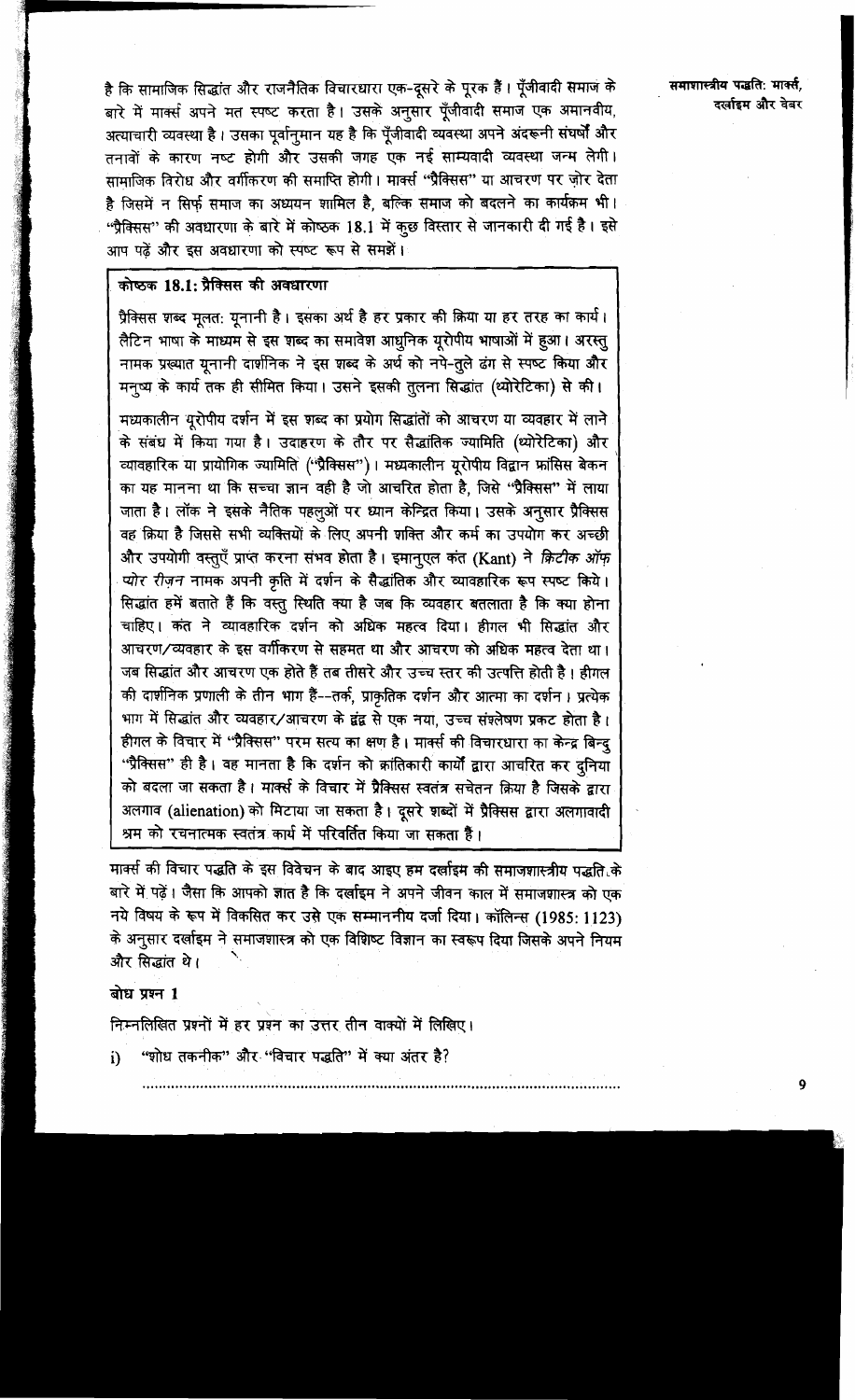

### एमिल दर्लाइम की विचार पद्धति 18.4

समाजशास्त्र के लिए एक विशिष्ट पद्धति विकसित करने में एमिल दर्खाइम का महत्वपूर्ण योगदान है। अपनी कृतियों में विभिन्न प्रश्नों के सामाजिक पहलुओं पर उसने जोर दिया। वैयदितक या मनोवैज्ञानिक व्याख्या की जगह उसने सामाजिक और समाजशास्त्रीय व्याख्या का प्रयोग किया। निश्चित रूप से दर्खाइम ने समाजशास्त्र को अपनी अलग-सी पहचान दी। इस भाग में आइए हम देखें कि किस प्रकार दर्खाइम ने व्यक्ति और समाज के अंतर्सबंध को दर्शाया है। दर्खाइम के अनुसार "सामाजिक तथ्य" (social facts) समाजशास्त्र की विषयवस्तु है, इस पर भी हमने चर्चा की है। अंत में हमने दर्खाइम द्वारा प्रस्तुत "प्रकार्यात्मक विश्लेषण" (functional analysis) की व्याख्या की है।

#### व्यक्ति और समाज 18.4.1

दर्खाइम के अनुसार मानव-जाति शारीरिक आवश्यकताओं की पूर्ति से तुप्त नहीं होती। मनूष्य की इच्छाएँ और अभिलाषाएँ अपार हैं। इन्हें नियंत्रित करने के लिए सामाजिक नियम आवश्यक हैं। सामाजिक नियंत्रण के द्वारा ही व्यक्तिगत इच्छाओं को काबू में रखा जा सकता है। जब सामाजिक नियम टूट जाते हैं या नष्ट हो जाते हैं तब व्यक्ति को नियंत्रित करने वाली शक्ति भी नष्ट हो जाती है।

वे तमाम नीतियां और नियम जिनके सहारे जनसमुह अपना जीवन व्यतीत करते हैं, यदि निरर्थक हो जाते हैं तो इस स्थिति को दर्खाइम प्रतिमानहीनता (anomie) कहता है। लुविस कोज़र (1971: 133) मानता है कि दर्खाइम के समाजशास्त्र का प्रमुख सूत्र है -- सामाजिक संतुलन और असंतुलन। दर्खाइम उन प्रक्रियाओं की व्याख्या करना चाहता है जो सामाजिक संतुलन या असंतुलन को प्रभावित करती हैं। व्यक्तिगत इच्छाओं और सामाजिक एकता की प्रवृत्ति के बीच तनाव पर चर्चा कर वह इसका समाधान खोजता है।

तनाव का विश्लेषण करने पर ध्यान केंद्रित करने की झलक उसकी सारी कृतियों में स्पष्ट रूप से दिखाई देती है। उदाहरण के तौर पर *डिविज़न ऑफ लेबर (*1893) में दर्खाइम दो प्रकार के समाजों (यांत्रिक एकात्मकता और सावयवी एकात्मकता पर आधारित) का वर्णन करता है।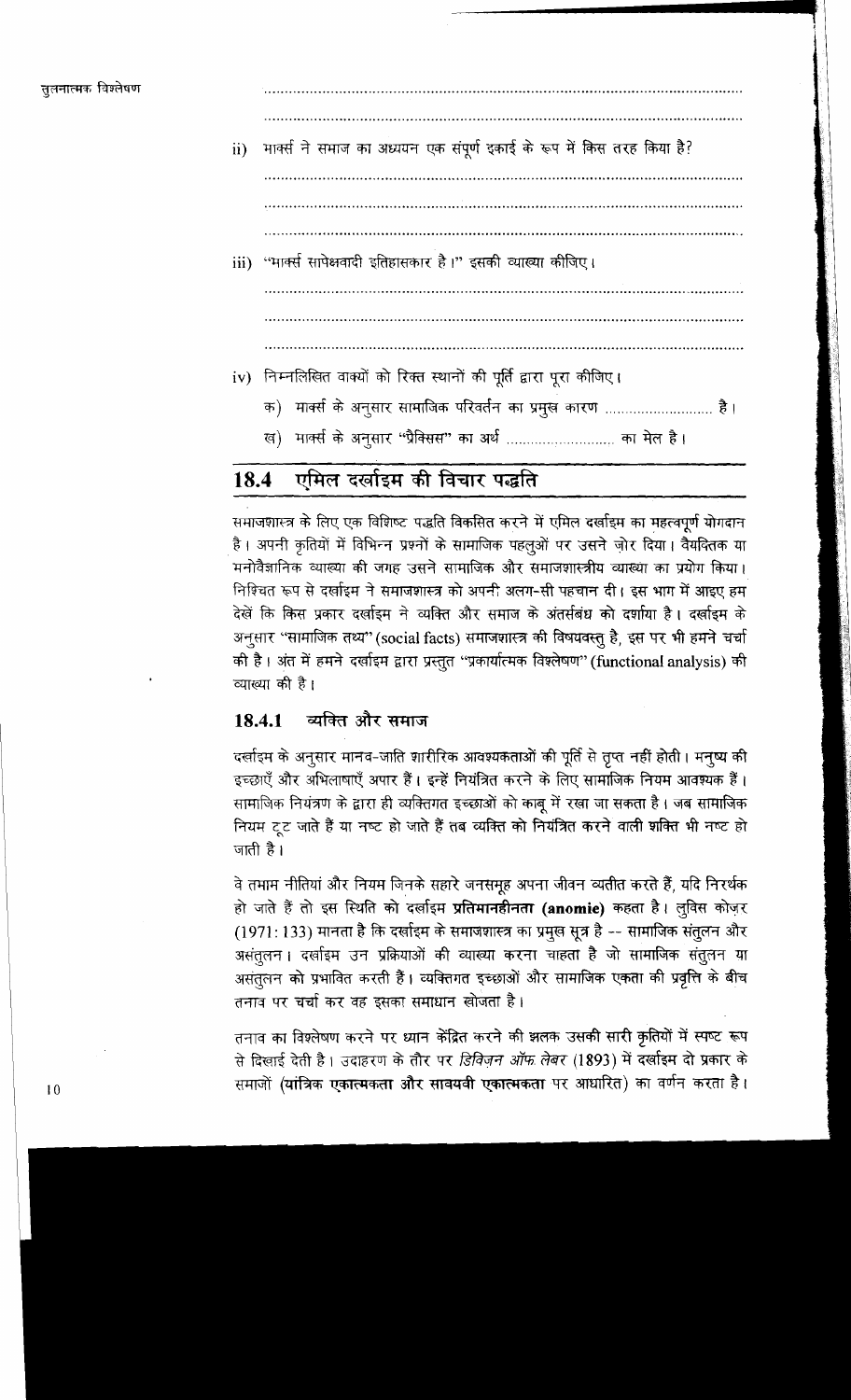जिस समाज में यांत्रिक एकात्मकता (mechanical solidarity) पायी जाती है उसमें सामूहिक चेतना (collective consciousness) व्यक्ति पर हावी होती है। जिस समाज में सावयवी एकात्मकता (organic solidarity) पायी जाती है उसमें मनुष्य के व्यक्तित्व को फलने-फूलने का अवसर मिलता है। दर्खाइम का झुकाव सावयवी एकात्मकता वाले समाज की ओर है। उसके अनसार व्यक्तिवाद से सामाजिक बंधन ज्यादा मजबूत बन सकते हैं। व्यक्ति और समाज के बीच अंतर्संबंध के प्रति दर्खाइम का दृष्टिकोण काफी जटिल है। व्यक्ति को महत्व देकर वह समाज की भमिका को नकारता नहीं है। दूसरी ओर, दर्खाइम यह भी नहीं कहता कि समाज की शक्ति के सामने व्यक्ति निरर्थक या तुच्छ है।

वह मानता है कि समाज का अपना एक अस्तित्व (sui generis) है। समाज हमारे से पहले भी था और हमारे बाद भी रहेगा। उसके सदस्य आएंगे और चले जाएंगे परन्तु समाज बना रहेगा। व्यक्ति समाज का निर्माण करने वाले व्यक्तियों के परे भी समाज बना रह सकता है, परन्तु व्यक्ति समाज के बिना रह नहीं सकते। व्यक्ति और समाज के बीच अंतर्सबंध के बारे में आपने ध्यान से पढने के बाद अब हमें देखना है कि दर्खाइम ने समाज<del>शा</del>स्त्र की विषयवस्तु के बारे में क्या कहा ।

### समाजशास्त्र की विषय वस्तुः सामाजिक तथ्<mark>य</mark> 18.4.2

अपनी प्रमुख कृतियों में (द डिविज़न ऑफ़ लेबर इन सोसाइटी, सुइसाइड, एलिमेंटरी फ़ार्म्स ऑफ़ रिलिजस लाइफ़) दर्खाइम मनोवैज्ञानिक व्याख्या को नकार कर समाजशास्त्रीय व्याख्या का प्रयोग करता है। उदाहरण के तौर पर सूइसाइड में आत्महत्या के सामाजिक कारण खोजे गये हैं। पागलपन, शराब की लत इत्यादि वैयक्तिक या मनोवैज्ञानिक कारणों पर दर्खाइम जोर नहीं देता है। उसके अनुसार आत्महत्या का सामाजिक पहलु है और यह सामाजिक एकीकरण के अभाव को दर्शाता है। दर्खाइम के अनूसार समाजशास्त्र मूलत: सामाजिक तथ्यों के अध्ययन से और इन तथ्यों की समाजशास्त्रीय व्याख्या से संबंधित है। रूल्स ऑफ सोशियोलॉजिकल मेथड (1895) में दर्खाइम ने इस बात को स्पष्ट रूप से समझाया है। वह इस बात को स्थापित करना चाहता है कि समाजशस्त्र भी एक विज्ञान बन सकता है. जो कि अन्य विज्ञानों के स्वरूप पर आधारित है। समाजशास्त्र की एक विशिष्ट विषय वस्तू होना आवश्यक है, किन्तु तथ्यों का प्रेक्षण और उनकी व्याख्या अन्य विज्ञानों की तरह ही होनी चाहिए।

समाज के वैज्ञानिक अध्ययन को संभव बनाने के लिए दर्खाइम दो नियम प्रस्तुत करता है: (i) सामाजिक तथ्य वस्तुओं के समान हैं. (ii) सामाजिक तथ्य व्यक्तियों पर बाधक होते हैं।

आइए, पहले नियम पर चर्चा करें। दर्खाइम का कहना है कि सामाजिक तथ्यों का अध्ययन करने से पहले हमें अपनी पूर्वकल्पनाओं और पूर्वाग्रहों को हटाकर सामाजिक तथ्य को बाहर से देखना चाहिये। भौतिक या प्राकृतिक तथ्यों की तरह ही सामाजिक तथ्यों को हमें खोजना और देखना होगा। एक उदाहरण से इस बात को स्पष्ट किया जा सकता है। आपको भारत में लोकतांत्रिक प्रणाली का अध्ययन करना है। दर्खाइम के अनुसार आपको सबसे पहले अपनी पूर्व कल्पनाओं को अलग करना होगा, उदाहरण के तौर पर भारत में "लोकतांत्रिक प्रणाली असफल है" या "लोकतंत्र जनता का राज है'' इत्यादि। आपको लोकतांत्रिक प्रणाली का परीक्षण तटस्थ. निष्पक्ष और वैज्ञानिक तरीके से करना होगा। सामाजिक तथ्यों को हम कैसे पहचानें? इस प्रश्न का उत्तर दूसरे नियम में मिलता है। दर्खाइम का कहना है कि सामाजिक तथ्य व्यक्ति पर बाधक होते हैं। चुनाव के दौरान लोकतांत्रिक प्रणाली स्पष्ट रूप से दिखाई देती है। राजनैतिक उम्मीदवार लोगों से वोट मांगते हैं। लोग चुनाव करने या कोई निर्णय लेने पर विवंश हो जाते हैं। इस प्रकार, सामाजिक तथ्य व्यक्ति के व्यवहार को प्रभावित करते हैं।

समाणास्त्रीय पद्धतिः मार्क्सः दर्खाइम और वेबर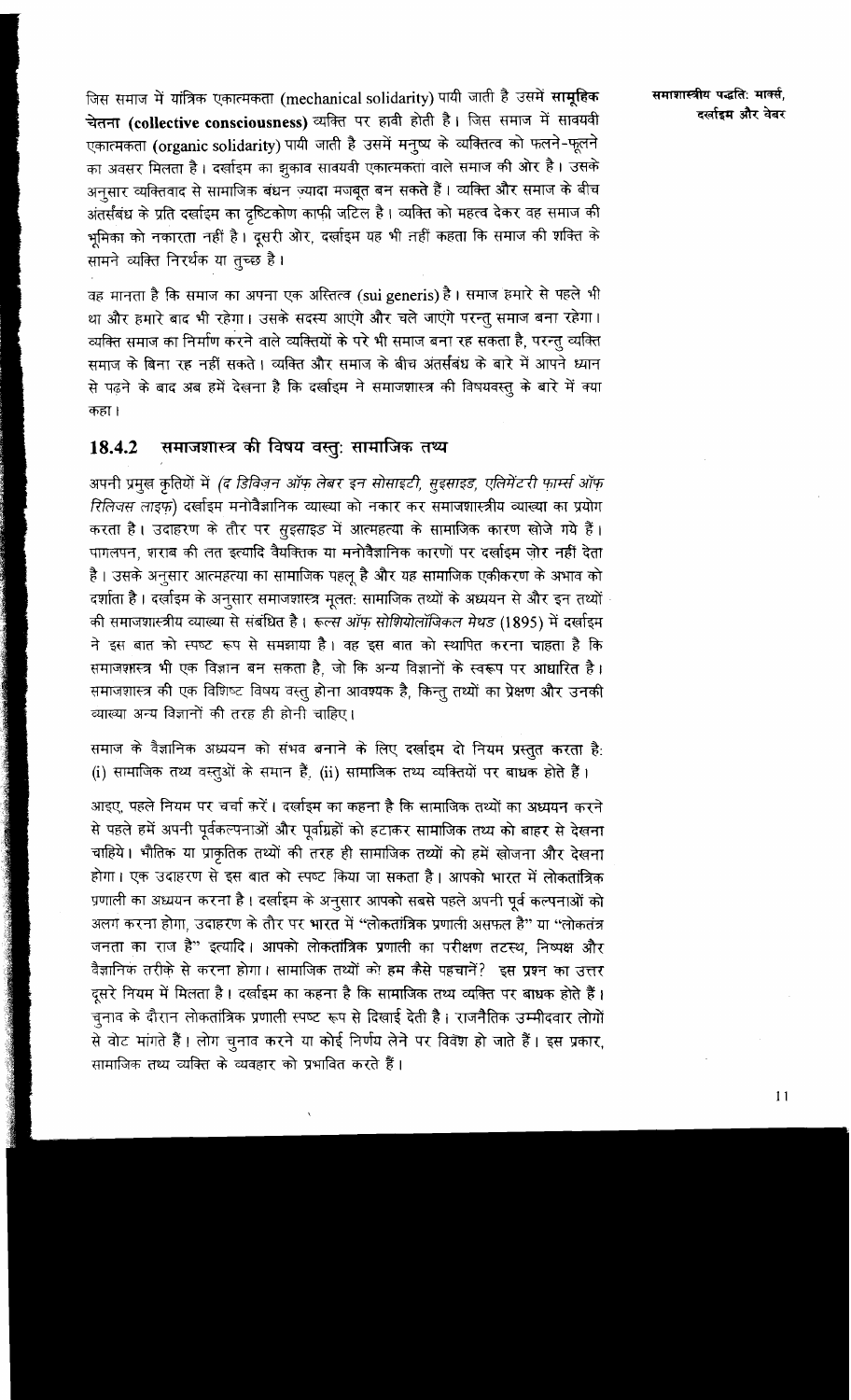तलनात्मक विश्लेषण

आइए, अब दूसरा उदाहरण देखें। क्रिकेट मैच के दौरान जब सचिन तेंदुलकर शानदार छक्का मारता है तब सारे दर्शक तालियों से इसका स्वागत करते हैं। कूछ दर्शक न चाहने पर भी दूसरों की तरह उत्तेजित हो जाते हैं। दर्शक-गण में शामिल होने के फलस्वरूप ऐसे दर्शक एक विशेष प्रकार का बर्ताव करने पर विवश हो जाते हैं। सामाजिक तथ्यों को वस्तु के रूप में देखना और उनका बाधक स्वरूप पहचानना दर्खाइम की समाजशास्त्रीय पद्धति का मूल-तंत्र है (आरों 1970:  $72)1$ 

सामाजिक तथ्यों का बाहर से और निरपेक्ष रूप से परीक्षण करने की यह धारणा समाजशास्त्र पर विज्ञान का प्रभाव स्पष्ट रूप से दर्शाती है। आपको याद होगा कि दर्खाइम के जीवन-काल में समाजशास्त्र एक नया विषय था जो अपना विशिष्ट स्थान बनाने का प्रयास कर रहा था। समाजशास्त्रीय पद्धति में दर्खाइम के योगदान को हमें इसी संदर्भ में देखना चाहिए। आइए अब हम दर्खाइम द्वारा प्रस्तुत प्रकार्यात्मक विश्लेषण (functional analysis) के बारे में संक्षेप में पढें ।

#### समाज का प्रकार्यात्मक विश्लेषण 18.4.3

समाजशास्त्रीय पद्धति के क्षेत्र में दर्खाइम का एक महत्वपूर्ण योगदान प्रकार्यात्मक व्याख्या का विश्लेषण है। सामाजिक प्रक्रियाओं को अध्ययन का केन्द्र बनाने की प्रवृत्ति जीव-विज्ञान से ली गई है। जीव का हर अंग या अवयव एक विशेष कार्य करता है, जिससे वह जीवित और स्वस्थ रहता है। यदि हम मनुष्य के शरीर के विभिन्न अंगों को प्रकार्यात्मक दृष्टि से देखें तो यह पाया जाता है कि प्रत्येक अंग पूरे शरीर को बनाए रखने में सहायक है। हृदय शरीर में रक्त संचरित करता है, फेफड़े हवा को शुद्ध करते हैं, अमाशय खाना पचाने का काम करता है, मस्तिक दूसरे अंगों को नियंत्रण में रखता है। इन विभिन्न अंगों के संपूर्ण प्रकार्य ही हमें जीवित और स्वस्थ रखते है ।

समाज के प्रकार्यात्मक अध्ययन के दौरान समाज को पूर्ण और स्वस्थ बनाएं रखने में विभिन्न सामाजिक व्यवस्थाओं और संस्थाओं की भूमिका को अध्ययन का केन्द्र बनाया जाता है। सामाजिक तथ्यों के अध्ययन के लिए दर्खाइम ने स्पष्ट रूप से प्रकार्यात्मक प्रक्रिया की स्थापना की। दर्खाइम (1966: 97) के अनुसार, "तथ्यों की व्याख्या के लिए प्रकार्यों का निर्धारण आवश्यक है एक सामाजिक तथ्य की व्याख्या के लिए वह कारण मात्र दिखा देना जिस पर वह आधारित है, पर्याप्त नहीं है, सामाजिक व्यवस्था स्थापित करने में उसके प्रकार्यों को दिखाना भी आवश्यक है" (रूल्स ऑफ सोशियोलॉजिकल मैथड)।

दूसरे शब्दों में, दर्खाइम के लिए तथ्यों की समाजशास्त्रीय समझ तब तक पूरी नहीं होगी जब तक कि सामाजिक व्यवस्था कायम करने में इन तथ्यों के प्रकार्यों या उनकी भूमिका को न समझा जाए। दर्खाइम की समस्त कृतियों में प्रकार्य की अवधारणा की महत्वपूर्ण भूमिका है। डिविज़न ऑफ लेबर में वह यह देखने का प्रयास करता है कि व्यावसायिक विशिष्टीकरण की प्रक्रिया किस प्रकार सामाजिक व्यवस्था और संबद्धता बनाए रखने में काम करती है। इस विषय में आपको इस खंड की इकाई 20 में अधिक विस्तार से जानकारी मिलेगी। इकाई 19 में आपको मालूम होगा कि दर्खाइम ने *एलिमेंट्री फ़ार्म्स ऑफ़ रिलीजस लाइफ़* में यह दिखाया है कि धार्मिक अनुष्ठान और विश्वास के प्रकार्य सामाजिक बंधनों को मज़बूत करते हैं। दर्खाइम की सारी कृतियों में सामाजिक व्यवस्था के निरूपण की आवश्यकता दिखाई देती है। इस बिंदु पर दर्खाइम की प्रकार्यात्मक विश्लेषण पद्धति को आत्मसात करने हेतू सोचिए और करिए 2 को पूरा करें।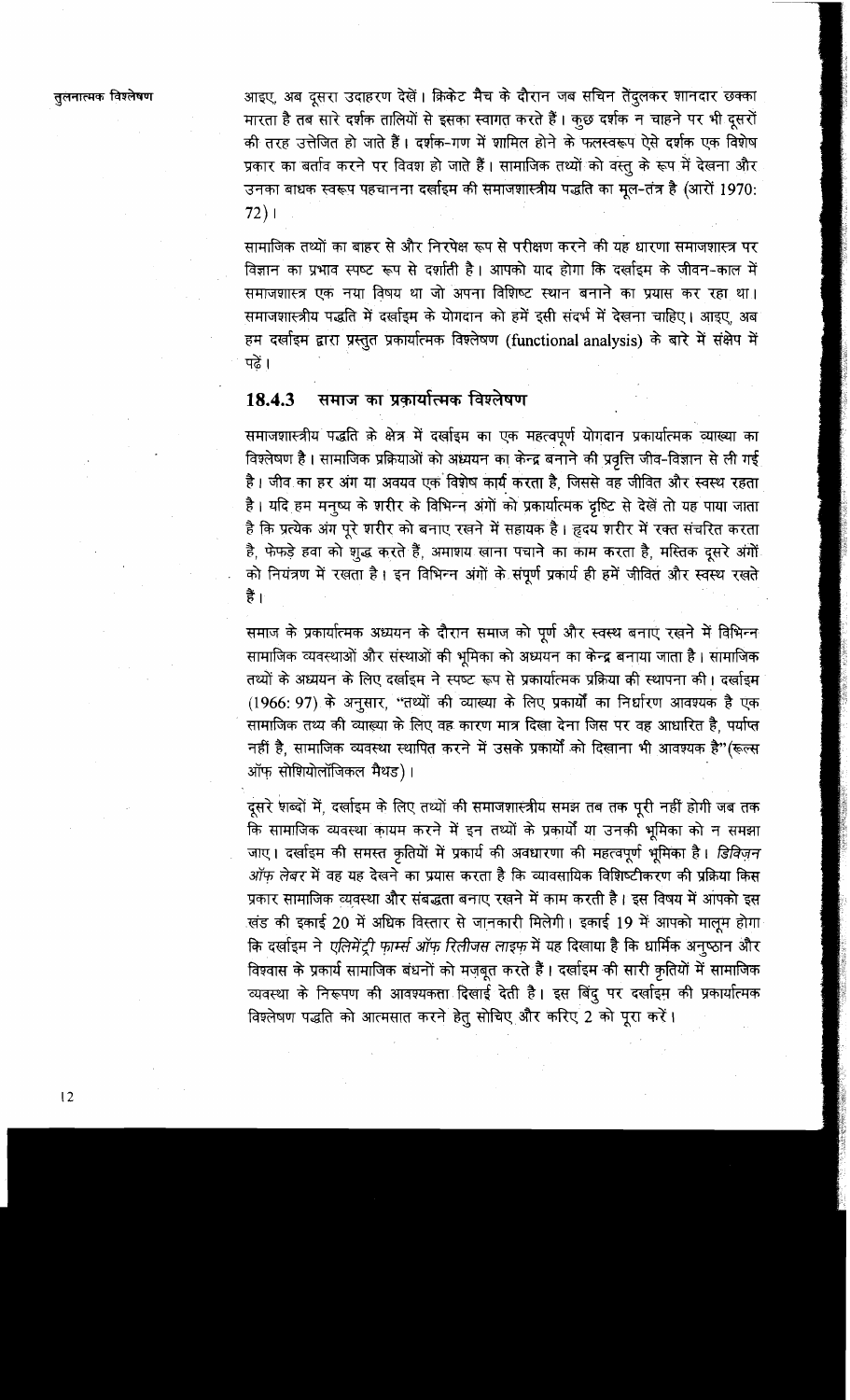# समाशास्त्रीय पद्धति: मार्क्स. दर्लाइम और वेबर

# सोचिए और करिए 2

अपने समाज की दो सामाजिक संस्थाओं का चयन कीजिए। उदाहरण के तौर पर विवाह, परिवार, जाति, गोत्र इत्यादि। प्रकार्यात्मक विश्लेण कर इन्हें समझाने का प्रयास कीजिए। दो पृष्ठों का निबंध लिखिए और यदि संभव हो तो अपने अध्ययन केन्द्र के अन्य विद्यर्थियों के निबंधों के साथ इसकी तुलना कीजिए।

संक्षेप में दर्खाइम ने समाजशास्त्र के लिए एक ऐसी विषय वस्तू निर्धारित करने का प्रयास किया जिसके द्वारा समाजशास्त्री सामाजिक तथ्यों के प्रति वस्तुनिष्ठ और तटस्थ दृष्टिकोण अपना सकें। दर्खाइम के अनुसार समाजशास्त्री का काम सामाजिक तथ्यों को समाजशास्त्रीय ढंग से समझाना है। इस प्रकार सामाजिक व्यवस्था बनाए रखने में सहायक सामाजिक तथ्यों के प्रकार्यों से जुड़ी व्याख्या संभव होगी।

यदि आपने मार्क्स और दर्खाइम की विचार पद्धतियों पर उपरोक्त पृष्ठ ध्यान से पढ़े हैं तो दोनों में एक मुख्य अंतर अवश्य पाया होगा, वह यह कि मार्क्स द्वंद्व और संघर्ष पर ज़ोर देता है, जबकि दर्लाइम व्यवस्था पर। आइए अब इन चिंतकों के सापेक्ष महत्व की तुलना संक्षेप में करें। किन्तू इससे पहले आपने अभी तक कितना समझा है, यह बाध प्रश्न 2 को पूरा कर देख लें।

### बोध प्रश्न 2

निम्नलिखित वाक्यों के सामने "सही या गलत" लिखिये।  $i)$ 

क) दर्खाइम के अनुसार सर्वशक्तिमान समाज की तुलना में व्यक्ति निरर्थक है। सही∕गलत

ख) सावयवी एकात्मता का तात्पर्य यह है कि व्यक्ति समाज से अलग रह सकते हैं। सही∕गलत

निम्नलिखित प्रश्नों के उत्तर तीन पंक्तियों में दें। ii)

- क) किसी "सामाजिक तथ्य" को किस प्रकार पहचाना जा सकता है? एक उदाहरण दें।
- 
- ख) दर्खाइम के प्रकार्यात्मक विश्लेषण के दो उदाहरण दें।

### सामाजिक संघर्ष बनाम सामाजिक व्यवस्था 18.4.4

समाज के विकास के लिए मार्क्स ने द्वंद्व और संघर्ष की भूमिका पर बल दिया है जबकि दर्खाइम ने सामंजस्य और व्यवस्था पर। जहाँ एक ओर दर्खाइम, संघर्ष या द्वंद्व को रोगात्मक, विकृति या असामान्य मानता है वहीं मार्क्स इसे सामाजिक परिवर्तन का पहिया मानता है। एक और जहां दर्खाइम सामाजिक तथ्यों का अध्ययन सामाजिक व्यवस्था में उसके योगदान की दृष्टि से करता है वहीं मार्क्स सतत समाज में विद्यमान विसंगतियों, अंतर्विरोधों और तत्जन्य तनावों की खोज में रहता है जिससे कि समाज में परिवर्तन होंगे।

ध्यान देने की बात यह है कि दोनों ही चिंतक समाज को अपने आप में एक वास्तविकता मान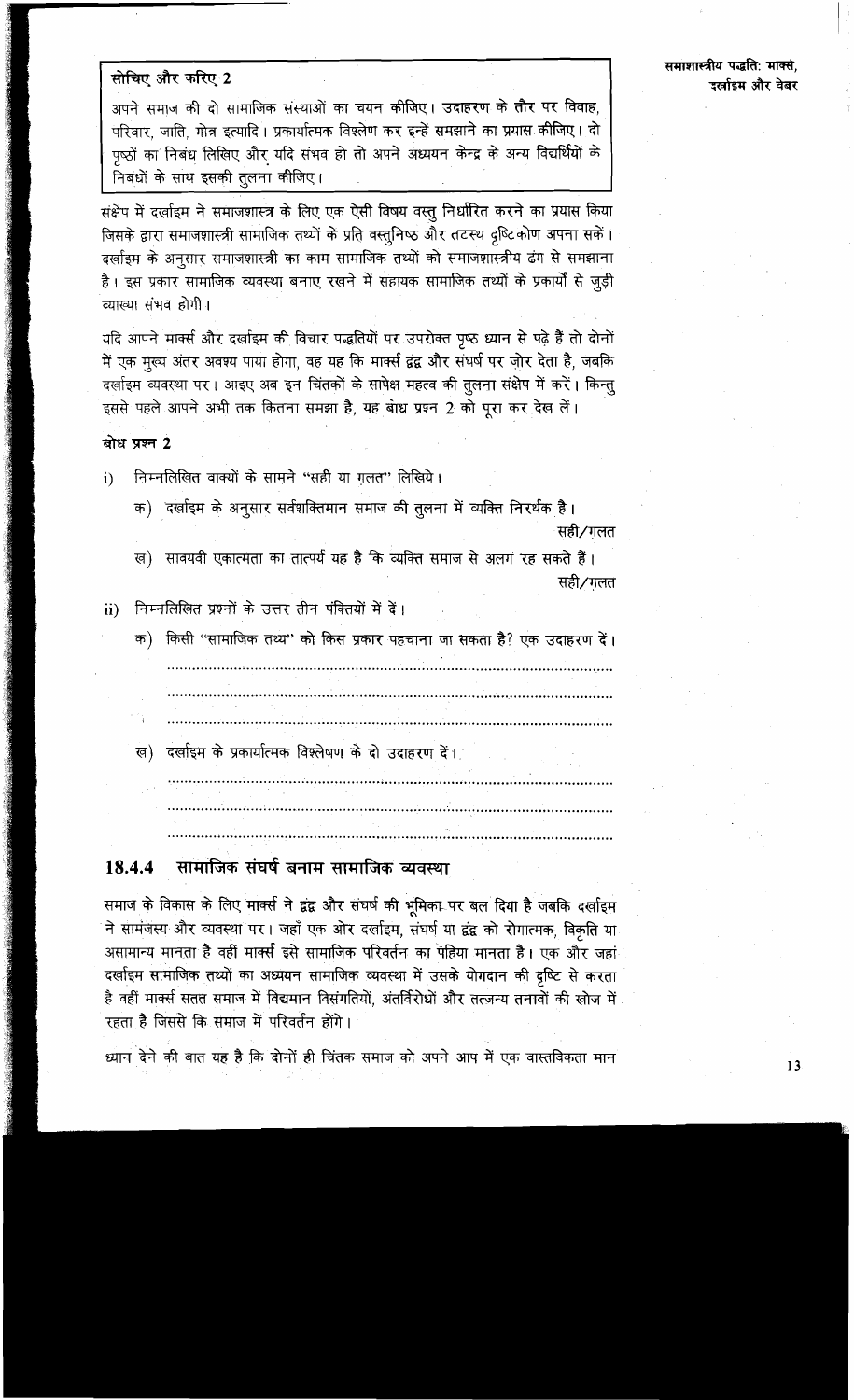कर चलते हैं। मार्क्स विभिन्न उपव्यवस्थाओं के अंतर्संबधों को देखकर समाज को एक सम्पूर्ण इकाई की दृष्टि से देखता है, और मानता है कि सम्पूर्ण समाज का एक चरण से दूसरे में परिवर्तन होना ऐतिहासिक गति से सम्बद्ध है। दर्खाइम भी ऐसे समाज की चर्चा करता है जिसका अपना एक अस्तित्व है। दोनों चिंतक वैयक्तिक आचरण और भावनाओं की अपेक्षा सामाजिक सम्पूर्णता पर बल देते हैं, क्योंकि उनके अनुसार वैयक्तिक आचरण और भावनाएँ किसी सामाजिक परिवेश विशेष की उपज होती हैं। अत: मार्क्स और दर्खाइम दोनों को सामाजिक यथार्थवादी कहा जा सकता है ।

यह मुद्दा और प्रासंगिक हो जाता है जब उनकी विचार पद्धति की तुलना मैक्स वेबर की विचार पद्धति के साथ की जाती है। वेबर की समाजशास्त्रीय पद्धति एकदम अलग है। वेबर का अध्ययन सामाजिक क्रिया के अध्ययन से शुरू होता है। वह वैयक्तिक-आचरण पर बल देता है जो कि उसके अनूसार व्यक्ति की मनोवृत्ति, मूल्यों और विश्वासों से प्रभावित होता है। अपने आस-पास के संसार को कर्ता जो अर्थ देता है वेबर उसी की व्याख्या करता है। आइए अब उसकी समाजशास्त्रीय पद्धति का थोडा विस्तार से अध्ययन करें।

### मैक्स वेबर की विचार पद्धति 18.5

मैक्स वेबर के अनुसार, सामाजिक क्रिया का एक विस्तृत विज्ञान ही समाजशास्त्र है। वह कर्ता द्वारा अपने विशिष्ट सामाजिक-ऐतिहासिक संदर्भ में की गई क्रिया और पारस्परिक क्रिया को दिए गए व्यक्तिपरक अर्थ पर जोर देता है। यही उसकी विशिष्ट विचारपद्धति का द्योतक है। वह इस बात से भी सहमत नहीं है कि समाज विज्ञान भी अन्य सामान्य विज्ञानों (प्राकृतिक विज्ञानों) के रूप में विकसित किया जा सकता है। इस प्रकार वह समाज विज्ञानों के लिए अपनी अलग विशिष्ट विषय वस्तु और पद्धतियों की रूपरेखा प्रस्तुत करता है।

सामान्य (प्राकृतिक) विज्ञान और समाजशास्त्र या समाज (सांस्कृतिक) विज्ञान के उद्देश्यों और पद्धतियों के समान होने की प्रत्यक्षवादी विचारधारा का भी वेबर खंडन करता है। उसका मानना है कि अन्य चीज़ों या प्राकृतिक वस्तुओं के विपरीत मनूष्य में एक प्रकार की अंत: या अंदरूनी अभिप्रेरणा होती है जिसे समझने का प्रयास समाजशास्त्रियों को करना चाहिए। इसी को समझने-समझाने के लिए वेबर एक अलग समाजशास्त्रीय पद्धति प्रस्तुत करता है। आइए अब इस पद्धति का अध्ययन करें।

#### "फर्स्टेहन" या अंतर्दृष्टि 18.5.1

वेबर का मत है कि एक सामान्य वैज्ञानिक द्वारा किसी प्राकृतिक तथ्य का परीक्षण बाहर से ही होता है। उदाहरण के तौर पर, एक रसायनशास्त्री द्वारा किसी रसायन की विशेषताओं का अध्ययन बाहर से ही किया जा सकता है। परन्तू एक समाजशास्त्री द्वारा मानव समाज और संस्कृति को समझने का प्रयास मानव होने के नाते उस समाज या संस्कृति के सहभागी या आंतरिक सदस्य होने की हैसियत से किया जाता है। मनुष्य होने के नाते दूसरे मनुष्य की अभिप्रेरणाओं और भावनाओं को कर्ता द्वारा दिए गए व्यक्तिपरक अर्थ को जांचने से समाजशास्त्री द्वारा मानव क्रिया समझी जा सकती है। इस तरह समाजशास्त्रीय व्याख्या, अन्य विज्ञानों की व्याख्या से मूलभूत रूप से भिन्न है। वेबर के मतानूसार समाजशास्त्र को फर्स्टेहन (जर्मन भाषा का शब्द जिसका अर्थ है समझना) अर्थात अंतर्दृष्टि या व्यक्तिगत बोध की पद्धति अपनानी चाहिए। फर्स्टेहन पद्धति के अनुसार समाजशास्त्री को कर्ता की भावनाओं और उसकी परिस्थिति की समझ की व्याख्या करने का प्रयास कर उसकी अभिप्रेरणा की कल्पना करनी होगी। पर क्या फर्स्टेहन समाजशास्त्रीय व्याख्या के लिए पर्याप्त है? वेबर के अनुसार यह प्रथम चरण ही है। विश्लेषण का दुसरा चरण है कार्य कारण संबंधी व्याख्या करना, यानी किसी भी सामाजिक क्रिया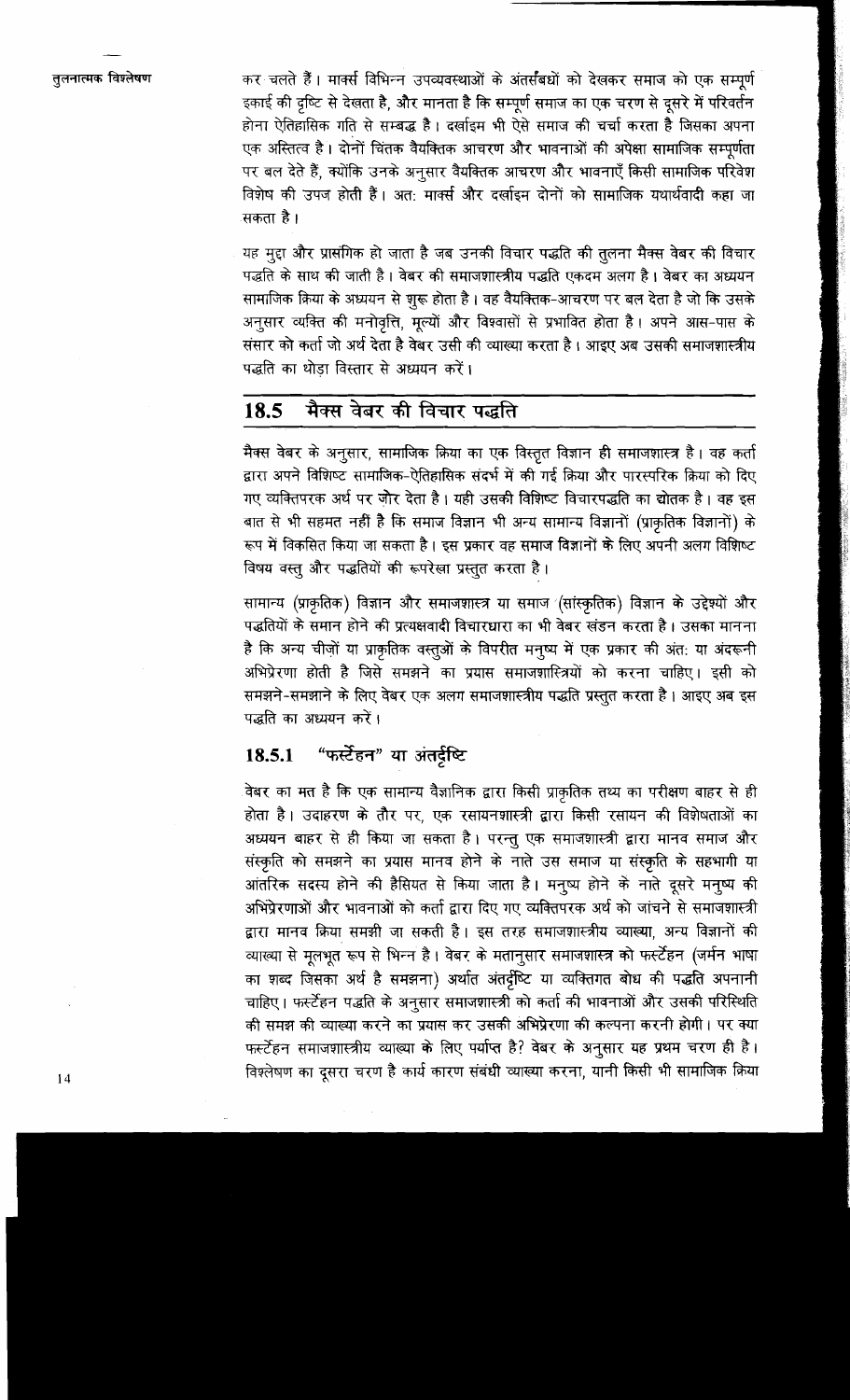के पीछे छिपे कारणों को तलाश करना। समाजशास्त्रीय विश्लेषण को सरल बनाने के लिए वेबर ने एक महत्वपूर्ण पद्धति विकसित की जिसके बारे में आपने इस पाठ्यक्रम के खंड 4 में विस्तारपूर्वक पढ़ा है। यह है आदर्श प्ररूप, जिसके विषय में हमने यहां पून: चर्चा की है।

आदर्श प्ररूप 18.5.2

तुलनात्मक अध्ययन के लिए आदर्श प्ररूप एक बुनियादी पद्धति तैयार करता है। यह अध्ययन किए जाने वाले तथ्य की मूलभूत विशेषताओं के साथ एक प्रकार का नमूना या मॉडल तैयार करता है। एक प्रकार से यह किसी विशेष वास्तविकता की अतिरंजित तस्वीर है। उदाहरण के लिए यदि किसी भारतीय सिनेमा के खलनायक का आदर्श प्ररूप तैयार करना हो तो धूर्त आँखों वाले, बड़ी मूछों वाले, भारी आवाज़ वाले, क्रूर हँसीवाले, चमकीले सूट पहने, बंदूकधारी, गुंडों से घिरे किसी व्यक्ति की कल्पना की जा सकती है। हां, भले ही भारतीय सिनेमा के सभी खलनायक ऐसे ही नहीं होते हैं, किन्तू सामान्यतया पाई जाने वाली विशेषताओं के साथ एक विश्लेषणात्मक खाका अवश्य बनाया जा सकता है। इस आदर्श प्ररूप को मापदंड बनाकर समाजशास्त्रियों द्वारा समाज में पाई जाने वाली बास्तविकताओं की तुलना की जा सकती है।



चित्र 18.1: फिल्मी खलनायक का आदर्श-प्ररूप

आदर्श प्ररूप काल्पनिक उदाहरण तैयार करने में सहायक होता है। यहां भाव यह है कि आदर्श प्ररूप के द्वारा समाजशास्त्री वास्तविकता को मापकर उस के महत्वपूर्ण पक्षों को स्पष्ट करें। खंड 4 में आपने देखा कि किस प्रकार वेबर ने "प्रोटेस्टेंट नैतिकता और पूँजीवादी प्रवृत्ति" के आदर्श प्ररूपों का प्रयोग कर इन दोनों के बीच संबंध को स्पष्ट किया है। वेबर के "धर्म के समाजशास्त्र" से आप वाकि़फ हैं जो ऐतिहासिकता को प्रतिबिम्बित करता है। 'ऐतिहासिकता' वेबर की पद्धति का एक महत्वपूर्ण पक्ष है। इस बिंदु पर वेबर द्वारा दी गई आदर्श प्ररूप की अवधारणा को आत्मसात करने हेतु सोचिए और करिए 3 को पूरा करें।

समाशास्त्रीय पद्धतिः मार्क्स. दर्खाइम और वेबर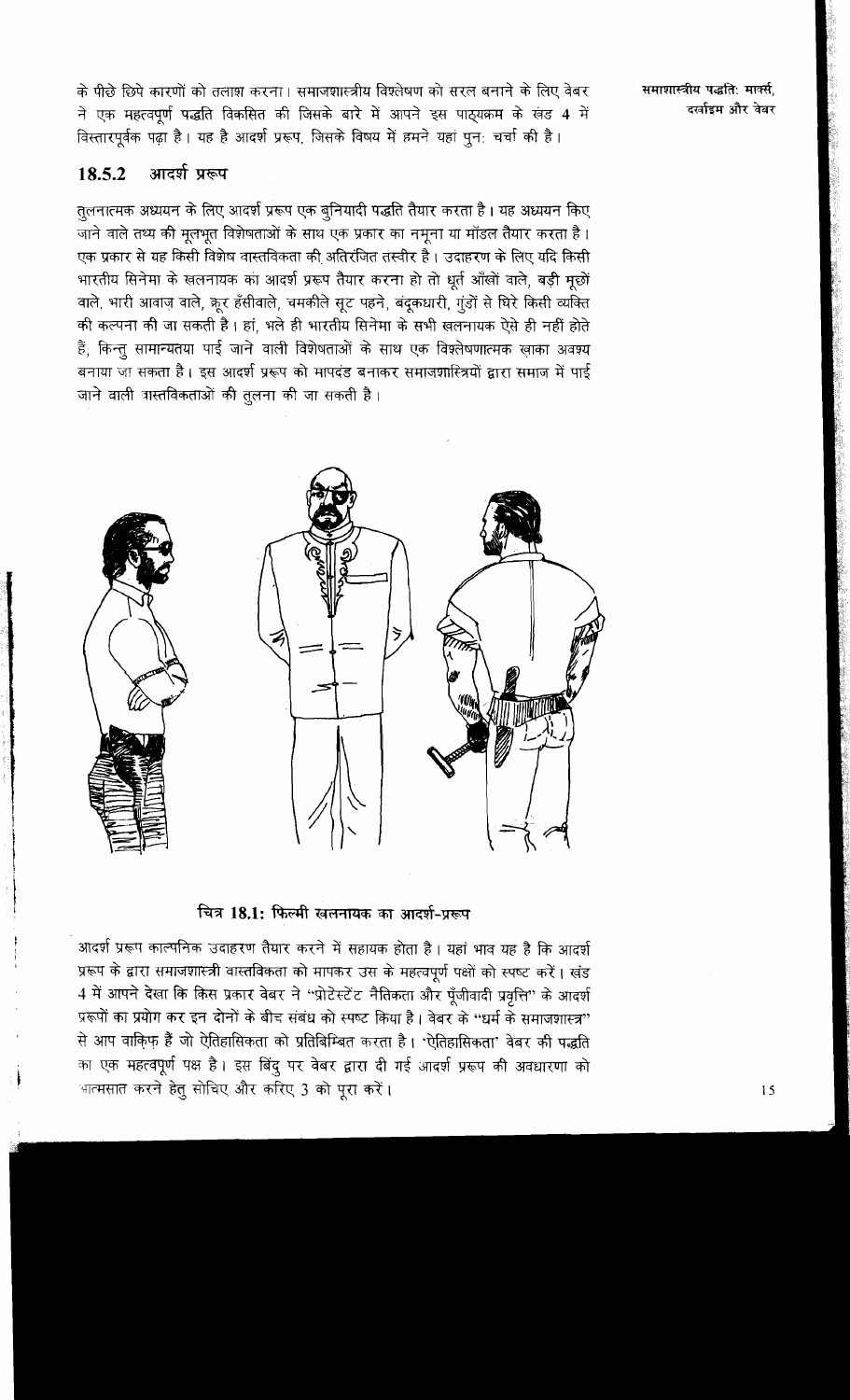# सोचिए और करिए 3

संयुक्त परिवार अथवा/और शहरी गंदी बस्ती में जीवन के आदर्श प्ररूप बनाइए। यथार्थ की तुलना इन आदर्श प्ररूपों से कीजिए। यह बताइये कि आपके आदर्श प्ररूपों और यथार्थ में कितना अंतर है?

#### कार्य कारण संबंध (causality) और ऐतिहासिक तुलना 18.5.3

हमने अब तक वेबर की समाजशास्त्रीय पद्धति के विषय में जो पढ़ा है, वह यह है कि वेबर सामाजिक कार्य के अध्ययन पर बल देता है। इसके लिए वह कर्ता की अभिप्रेरणा और उसके मूल्यों की व्याख्यात्मक समझ को उचित मानता है। आदर्श प्ररूप का प्रयोग समाजशास्त्रियों को ठोस वास्तविक घटनाओं के लिए अंतर्दृष्टि प्रदान करने में सहायक होगा। वेबर कारणों की व्याख्या को भी महत्व देता है। किन्तु साथ ही वह यह भी कहता है कि चूंकि मनुष्य समाज इतना उलझा हुआ है कि तथ्यों को समझाने के लिए कोई एक या संपूर्ण कारण दे सकना संभव नहीं है। अत: वह कारणों के बाहुल्य की बात करता है। कुछ कारण अन्य कारणों से अधिक महत्वपूर्ण होते है। उदाहरण के लिए पूँजीवाद की व्याख्या करते हुए वेबर धार्मिक नैतिकता की बात करता है। किन्तु उसका यह भी कहना नहीं है कि मात्र धार्मिक मूल्य ही आधूनिक पूंजीवाद के विकास का कारण हैं। पूंजीवाद के विकास को प्रभावित करने वाले धार्मिक मूल्यों के महत्व को समझाने के लिए वह ऐतिहासिक तुलना की पद्धति इस्तेमाल करता है।

आपने इस पाठ्यक्रम के खंड 4 की इकाई 15 में देखा ही है कि किस प्रकार वेबर ने पश्चिम में पूँजीवाद के विकास और प्राचीन चीन और भारत में इसके अभाव की तुलना की है। इस अंतर का कारण बताते हुए वह यथोचित नैतिकता और मूल्य व्यवस्था को अंत में इसका कारण ठहराता है। यह व्यवस्था पश्चिम में थी, किन्तु चीन और भारत में नहीं। अत: वेबर की समाजशास्त्रीय पद्धति में कार्य कारण संबंध की व्याख्या और शोध भी शामिल हैं लेकिन वह एक ही कार्य कारण व्याख्या को नकार देता है। चूंकि वेबर सामाजिक किया मूल्यों और विश्वासों की इतनी अधिक बातें करता है, इसलिए समाजशास्त्र में मूल्यों के प्रति उसका क्या रुख है जानना रोचक होगा। क्या वेबर को, मार्क्स की तरह सिद्धांत और राजनीति को मिला देना पंसद था? कया दर्खाइम की शूद्ध वस्तूपरकता उसे पंसद थी? इसकी व्याख्या अगले उपभाग में दी गई है।

#### 18.5.4 समाजशास्त्र में मुल्य

विज्ञान को बहुधा सत्य के लिए तटस्थ खोज कहा गया है। इसे मूल्य-विमुक्त और निष्पक्ष माना गया है। आपने देखा कि किस प्रकार दर्खाइम सामाजिक तथ्यों के वस्तुनिष्ठ या निष्पक्ष अध्ययन की बात करता है और किस प्रकार समाजशास्त्रियों को स्वयं को पूर्वाग्रहों और पूर्व कल्पनाओं से मुक्त रखना चाहिए। क्या वस्तुनिष्ठ और मूल्य-विमुक्त विज्ञान (प्राकृतिक या सामाजिक विज्ञान) संभव है? वेबर के अनुसार, अध्ययन के लिए विषय विशेष चूनने में मूल्यों की महत्वपूर्ण भूमिका होती है। आपने समाजशास्त्र को ही वैकल्पिक पाठ्यक्रम के लिए क्यों चूना? कुछ मूल्यों ने आपका मार्ग दर्शन कराया होगा। आपने या तो इसे रोचक पाया, या आसान या संभवत: आपको अन्य वैकल्पिक पाठ्यक्रम पसंद नहीं आए। उसी प्रकार यदि कोई वैज्ञानिक रसायन का अध्ययन करने का निर्णय ले और कोई वैज्ञानिक ग्रामीण भारत के रीति-रिवाजों का अध्ययन करना चाहे, तो उसके निर्णय भी किसी मूल्य के आधार पर ही किए गए होंगे।

किन्तु वेबर ने मूल्य निर्धारण (value orientation) और मूल्य निर्णय (value-judgement) के बीच स्पष्ट अंतर किया है। एक शोधकर्ता या वैज्ञानिक किसी विषय विशेष के अध्ययन के लिए कुछ मूल्य निर्धारण द्वारा अभिमूल है किन्तु वेबर के अनुसार उस विषय पर उसे किसी प्रकार का मैतिक मूल्यांकन नहीं देना चाहिए। उसे विषय के संबंध में नैतिक तटस्थता बरतनी चाहिए।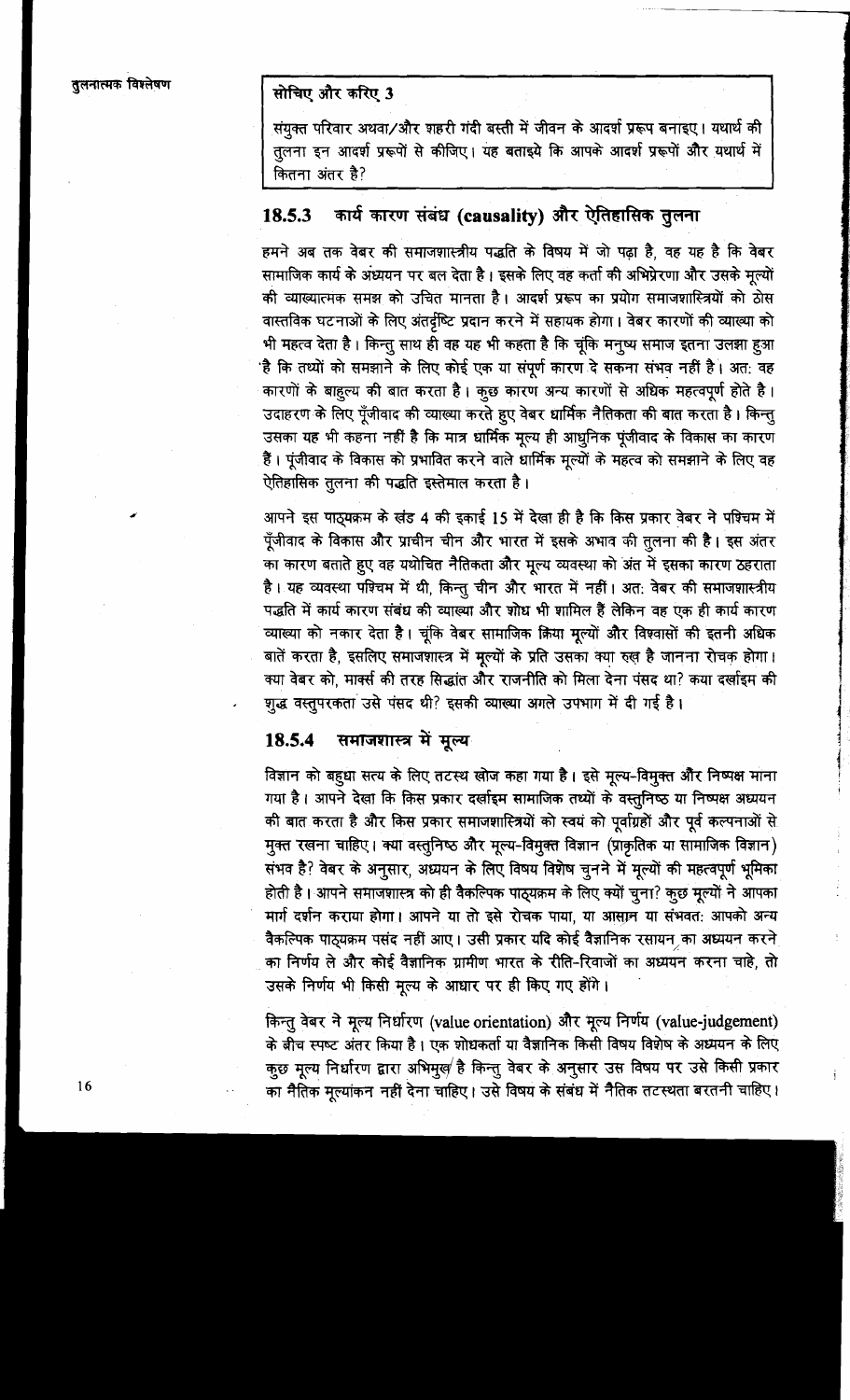उसका काम तथ्यों का अध्ययन करना है, न कि यह निर्णय देना कि वह अच्छा या बुरा है। संक्षेप में यही वेबर की समाजशास्त्रीय पद्धति और उसमें उसका योगदान है।

अब तक आपने समाजशास्त्र के तीन संस्थापकों की विचार पद्धतियों के विषय में पढ़ा है। यहां एक महत्वपूर्ण प्रश्न उठाना आवश्यक है। वह यह कि उन्होंने समाजशास्त्रियों की भूमिका और कार्य-भार की किस प्रकार व्याख्या की। इस प्रश्न के उत्तर से आपको संक्षेप में उनके द्वारा बताए गए सामाजिक तथ्यों के अध्ययन के लक्ष्य और उद्देश्यों की जानकारी मिलेगी।

#### समाजशास्त्रियों की भूमिका 18.5.5

आपने पढा कि किस प्रकार एमिल दर्खाइम ने समाजशास्त्र की सामाजिक तथ्यों के अध्ययन के रूप में व्याख्या की। उसके अनुसार समाजशास्त्री अपनी पूर्व-कल्पनाओं और पूर्वाग्रहों को छोड़ कर तटस्थ रूप से सामाजिक तथ्यों और उनकी विशेषताओं का अध्ययन कर सामाजिक व्यवस्था बनाए रखने में सामाजिक संस्थाओं की भूमिका का अध्ययन करें।

वेबर के अनुसार समाजशास्त्रियों को मनुष्य की अरिप्रेरणा को समझ कर अंतर्दृष्टि अथवा व्यक्तिगत बोध से उसका अध्ययन करना चाहिए। समाज और संस्कृति को समझने में समाजशास्त्री का स्वयं समाज का भाग होना सहायक होता है क्योंकि समाजशास्त्री द्वारा सामाजिक तथ्यों का अध्ययन समाज के अंदर से ही किया जाता है। आदर्श प्ररूप और ऐतिहासिक तुलना द्वारा कार्य कारण संबंध भी खोजे जा सकते हैं। किन्तु नैतिक तटस्थता बनाए रखना आवश्यक है। मार्क्स के विचारों में समाजशास्त्री की भूमिका और राजनैतिक कार्यकर्ता की भूमिका एक-दूसरे से जुड़ी हुई है। मार्क्स के अनुसार तनाव और संघर्ष जो कि समाज की विशेषता है, इनके अध्ययन से समाजशास्त्री विरोध और शोषण से मुक्त एक आदर्श समाज की कल्पना कर उसके लिए रास्ता बनाएं।

## बोध प्रश्न 3

- निम्नलिखित वाक्यों को रिक्त स्थानों की पूर्ति द्वारा पूरा कीजिए।  $\mathbf{i}$ 
	- वेबर के अनुसार अपने व्यवहार और क्रियाओं को कर्ता द्वारा दिए गए ................ क) । को जांचने से समाजशास्त्री मानव क्रियाओं को समझ सकते हैं।
	- ख) विद्यमान वास्तविकताओं को मापने के लिए ................ को मापदंड के रूप में इस्तेमाल किया जा सकता है।
	- ग) वेबर मूल्य निर्धारण (value orientation) और ................. में स्पष्ट अंतर करता है ।
- निम्नलिखित कथन सही हैं या गलत, बताइए।  $\overline{ii}$ 
	- क) वेबर का मानना था कि समाजशास्त्रियों को सामाजिक तथ्यों को समझने के लिए कोई एक या संपूर्ण कारण का होना आवश्यक है। सही∕गलत
	- ख) चूँकि समाजशास्त्र मूल्य विमुक्त नहीं हो सकता है, अत: समाजशास्त्रियों द्वारा नैतिक तटस्थता बनाए रखना भी संभव नहीं है। सही∕गलत

#### 18.6 सारांश

इस इकाई में हमने पढ़ा है कि विचार पद्धति क्या है और उसका अध्ययन क्यों आवश्यक है। इसके बाद हमने समाजशास्त्र के तीन संस्थापकों की विचार पद्धतियों और दृष्टिकोणों का विश्लेषण किया और साथ ही उनकी तूलना की।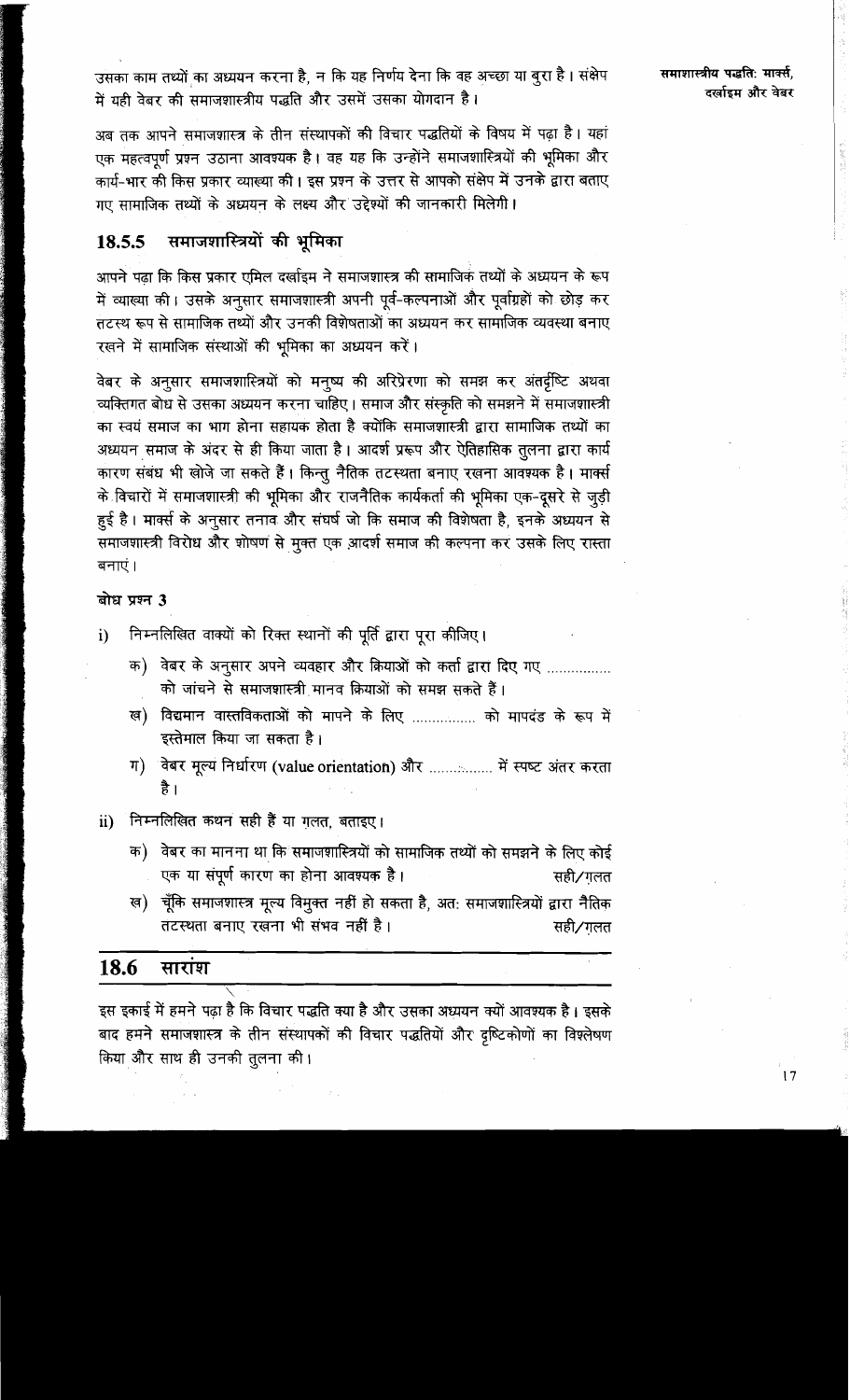तुलनात्मक विश्लेषण

हमने देखा कि किस प्रकार मार्क्स ने भौतिकवादी पद्धति द्वारा समाज के इतिहास की अवधारणा दी। सामाजिक संस्थाओं के आपसी संबंधों का अध्ययन करते हुए मार्क्स ने समाज की परिवर्तनशील प्रवृत्ति पर जोर दिया। उसके अनुसार सामाजिक संघर्ष ही परिवर्तन का कारण है और यह राजनैतिक रूप से प्रतिबद्ध समाजशास्त्रियों का काम है कि वे भविष्य के वर्ग रहित अर्थात साम्यवादी समाज की कल्पना और उसका अध्ययन करें।

एमिल दर्खाइम समाजशास्त्र को एक वैध या प्रतिष्ठित विज्ञान के रूप में स्थापित करना चाहता था। उसने समाजशास्त्रीय पद्धतियों में कुछ अनुशासन लाने का प्रयास किया। उसने सामाजिक तथ्यों को समाजशास्त्रीय खोज की उचित विषय वस्तु माना और मनोवैज्ञानिक तथा समाजशास्त्री व्याख्या में अंतर स्पष्ट किया। दर्खाइम ने एक स्पष्ट प्रकार्यात्मक विश्लेषण की पद्धति बतलाई जो कि आज भी प्रयोग में लाई जाती है।

मैक्स वेबर की समाजशास्त्रीय पद्धति ने समाजशास्त्र में अध्ययन का केन्द्र बदल दिया। जब कि दर्खाइम और मार्क्स सामाजिक यथार्थ के रास्ते चले, वेबर ने मनष्य की अभिप्रेरणा की अंतर्दछिट द्वारा समझ पर ज़ोर दिया। उसने तुलनात्मक ऐतिहासिक अध्ययन को अपनाया और सामाजिक तथ्यों के बहुपरतीय और बह-कारणात्मक विश्लेषण पर जोर दिया।

इन चिंतकों ने जिन लक्ष्यों और उद्देश्यों के लिए समाज का अध्ययन किया वे अलग-अलग थे। दर्खाइम और वेबर इस बात पर जोर देते थे कि समाजशास्त्र का अध्ययन करते समय एक प्रकार का वैज्ञानिक अलगाव बनाए रखना चाहिए जबकि मार्क्स इस बात में विश्वास करता था कि सिद्धांतों का उपयोग राजनैतिक कार्यों के लिए किया जा सकता है।

| 18.7<br>शब्दावली                          |                                                                                                                                                                                                                                              |
|-------------------------------------------|----------------------------------------------------------------------------------------------------------------------------------------------------------------------------------------------------------------------------------------------|
| प्रतिमानहीनता (anomie)                    | एक ऐसी स्थिति जिसमें सामाजिक नियम निरर्थक हो जाते हैं।<br>मनुष्य अपने आपको अकेले या समाज से कटे हुए महसूस<br>करते हैं                                                                                                                        |
| सामूहिक चेतना<br>(collective conscience)  | समाज के सदस्यों के सामान्य विश्वास, मान्यताएँ और भावनाएँ                                                                                                                                                                                     |
| यांत्रिक एकात्मकता और<br>सावयवी एकात्मकता | दर्खाइम के अनुसार यांत्रिक एकात्मकता का आधार है एकरूपता<br>और गहरे सामाजिक बंधन जो कि लघु और पारंपरिक<br>समाजों में देखे जाते हैं। सावयवी एकात्मता अंतर्निभरता और<br>विशेषीकरण पर आधारित है, और आधुनिक, औद्योगिक समाजों<br>में पायी जाती है। |
| प्रत्यक्षवादी                             | अनुभव पर आधारित। प्रारंभिक समाजशास्त्र पर प्रत्यक्षवादी<br>प्रवृत्ति का गहरा असर रहा।                                                                                                                                                        |

### कुछ उपयोगी पुस्तकें 18.8

ऐरों, रेमों, (1970). मेन करेंट्स ऑफ़ सोशियोलॉजिकल थॉट. भाग 1 और 2, पेंगूइन: लंदन (मार्क्स, दर्खाइम और वेबर से संबंधित भाग पढ़ें।

कोज़र, लुविस, (1971). मास्टर्स ऑफ़ सोशियोलॉजिकल थॉट आइडियाज़ इन हिस्टॉरिकल एंड *सोशल कॉटेक्स्ट.* हरकोर्ट ब्रेस जोवानोविच: न्यूयार्क (मार्क्स, दर्खाइम और वेबर से संबंधित भाग पढें)